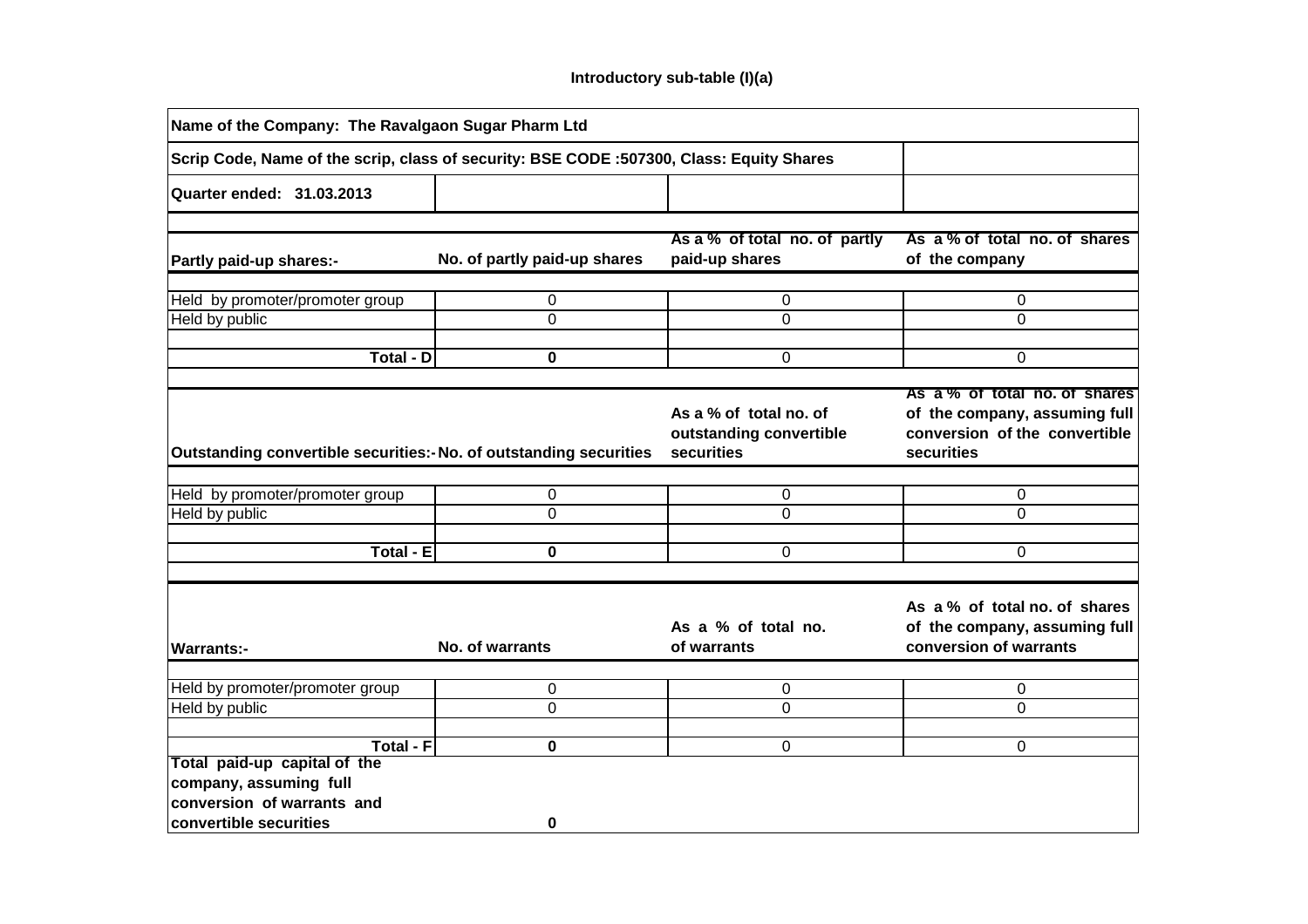|                | <b>Statement Showing Shareholding Pattern</b> |                                       |           |                                                       |                                                                    |                                    |                                                  |                     |  |
|----------------|-----------------------------------------------|---------------------------------------|-----------|-------------------------------------------------------|--------------------------------------------------------------------|------------------------------------|--------------------------------------------------|---------------------|--|
|                |                                               |                                       |           | Table $(I)(a)$                                        |                                                                    |                                    |                                                  |                     |  |
| ory<br>code    | Categ Category of<br><b>Shareholder</b>       | Number of Total<br>Shareholder number | of shares | Number of<br>shares held in<br>dematerialized<br>form | Total shareholding as a<br>percentage of total<br>number of shares |                                    | <b>Shares Pledged or otherwise</b><br>encumbered |                     |  |
|                |                                               |                                       |           |                                                       | As a<br>percentage<br>of $(A+B)^1$                                 | As a<br>percentage<br>of $(A+B+C)$ | <b>Number of</b><br>shares                       | As a<br>percentage  |  |
| (I)            | (II)                                          | (III)                                 | (IV)      | (V)                                                   | (VI)                                                               | (VII)                              | (VIII)                                           | $X)=(VIII)/(IV)*10$ |  |
| (A)            | <b>Shareholding of Promoter and Promoter</b>  |                                       |           |                                                       |                                                                    |                                    |                                                  |                     |  |
| $\mathbf{1}$   | Indian                                        |                                       |           |                                                       |                                                                    |                                    |                                                  |                     |  |
| (a)            | Individuals/ Hindu Undivided Family           | $\overline{3}$                        | 2604      | 1379                                                  | 3.83                                                               | 3.83                               | $\boldsymbol{0}$                                 | $\overline{0}$      |  |
| (b)            | Central Government/ State Government(s)       |                                       |           |                                                       |                                                                    |                                    |                                                  |                     |  |
| (c)            | <b>Bodies Corporate</b>                       | $\overline{2}$                        | 33386     | $\boldsymbol{0}$                                      | 49.10                                                              | 49.10                              | $\overline{0}$                                   | $\overline{0}$      |  |
| (d)            | Financial Institutions/ Banks                 |                                       |           |                                                       |                                                                    |                                    |                                                  |                     |  |
| (e)            | Any Others(Specify)                           |                                       |           |                                                       |                                                                    |                                    |                                                  |                     |  |
| $(e-i)$        |                                               |                                       |           |                                                       |                                                                    |                                    |                                                  |                     |  |
| $(e-ii)$       |                                               |                                       |           |                                                       |                                                                    |                                    |                                                  |                     |  |
|                |                                               |                                       |           |                                                       |                                                                    |                                    |                                                  |                     |  |
|                | Sub Total $(A)(1)$                            | 5                                     | 35990     | 1379                                                  | 52.93                                                              | 52.93                              | $\bf{0}$                                         | $\bf{0}$            |  |
| $\overline{2}$ | Foreign                                       |                                       |           |                                                       |                                                                    |                                    |                                                  |                     |  |
| a              | Individuals (Non-Residents Individuals/       |                                       |           |                                                       |                                                                    |                                    |                                                  |                     |  |
|                | Foreign Individuals)                          |                                       |           |                                                       | 0.00                                                               | 0.00                               | $\boldsymbol{0}$                                 | $\boldsymbol{0}$    |  |
| $\mathbf b$    | <b>Bodies Corporate</b>                       |                                       |           |                                                       | 0.00                                                               | 0.00                               | $\overline{0}$                                   | $\overline{0}$      |  |
| $\mathbf{c}$   | Institutions                                  |                                       |           |                                                       | 0.00                                                               | 0.00                               | $\boldsymbol{0}$                                 | $\overline{0}$      |  |
| $\mathbf d$    | Any Others(Specify)                           |                                       |           |                                                       | 0.00                                                               | 0.00                               | $\mathbf{0}$                                     | $\overline{0}$      |  |
| $d-i$          |                                               |                                       |           |                                                       | 0.00                                                               | 0.00                               | $\boldsymbol{0}$                                 | $\overline{0}$      |  |
| $d$ -ii        |                                               |                                       |           |                                                       | 0.00                                                               | 0.00                               | $\overline{0}$                                   | $\overline{0}$      |  |
|                |                                               |                                       |           |                                                       |                                                                    |                                    |                                                  |                     |  |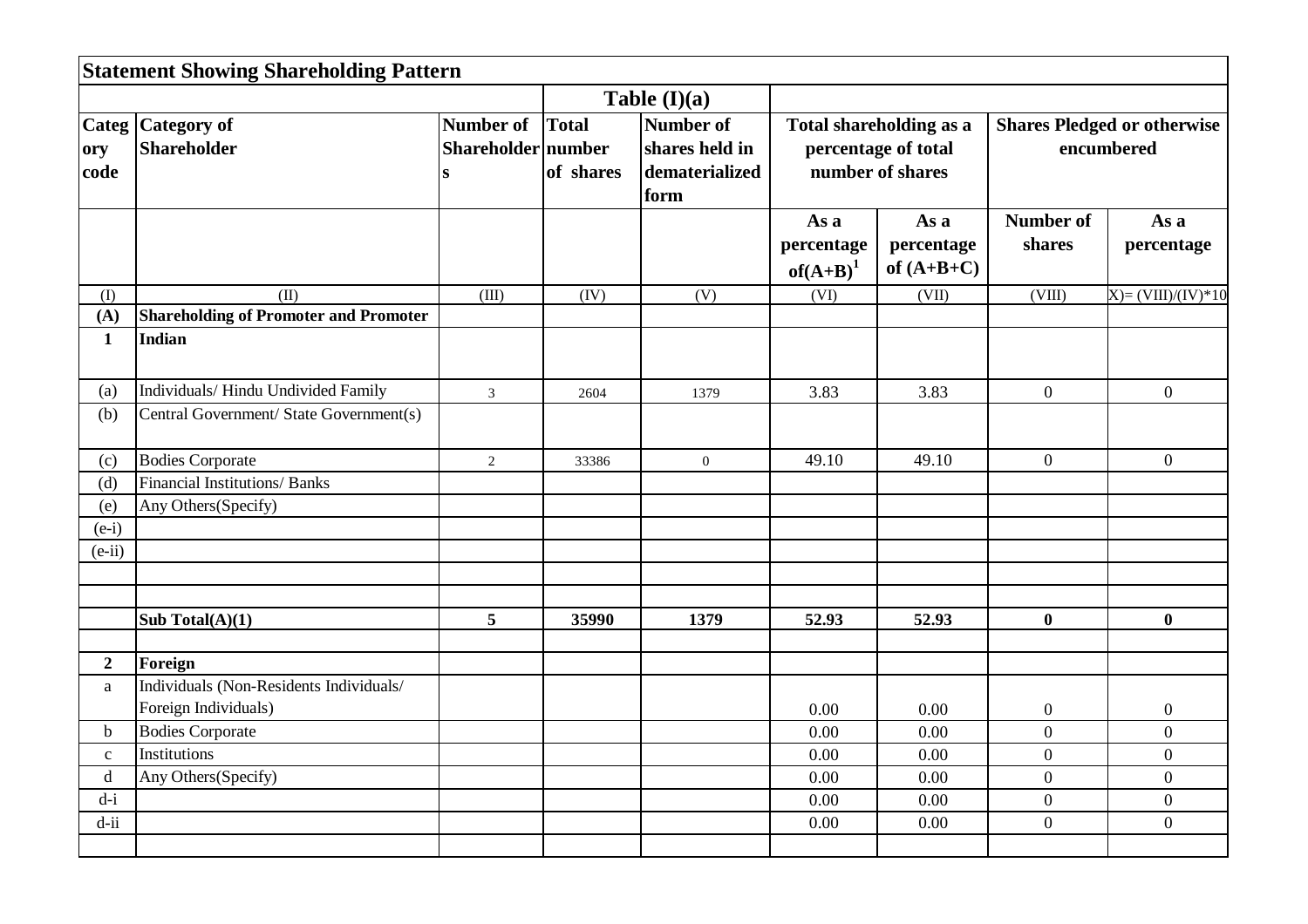|                | Sub Total $(A)(2)$                           | $\mathbf{0}$   | $\bf{0}$         | $\bf{0}$         | 0.00  | 0.00  | $\mathbf{0}$     | $\bf{0}$         |
|----------------|----------------------------------------------|----------------|------------------|------------------|-------|-------|------------------|------------------|
|                |                                              |                |                  |                  |       |       |                  |                  |
|                | <b>Total Shareholding of Promoter</b><br>and | 5              | 35990            | 1379             | 52.93 | 52.93 | $\bf{0}$         | $\bf{0}$         |
|                |                                              |                |                  |                  |       |       |                  |                  |
| (B)            | <b>Public shareholding</b>                   |                |                  |                  |       |       |                  |                  |
| 1              | <b>Institutions</b>                          |                |                  |                  |       |       |                  |                  |
| (a)            | Mutual Funds/UTI                             |                |                  |                  | 0.00  | 0.00  | $\overline{0}$   | $\boldsymbol{0}$ |
| (b)            | Financial Institutions <sup>/</sup> Banks    | 6              | 38               | 10               | 0.06  | 0.06  | $\overline{0}$   | $\overline{0}$   |
| (c)            | Central Government/ State Government(s)      |                |                  |                  |       |       |                  |                  |
|                |                                              |                |                  |                  | 0.00  | 0.00  | $\boldsymbol{0}$ | $\boldsymbol{0}$ |
| (d)            | Venture Capital Funds                        |                |                  |                  | 0.00  | 0.00  | $\overline{0}$   | $\mathbf{0}$     |
| (e)            | <b>Insurance Companies</b>                   |                |                  |                  | 0.00  | 0.00  | $\overline{0}$   | $\boldsymbol{0}$ |
| (f)            | Foreign Institutional Investors              |                |                  |                  | 0.00  | 0.00  | $\overline{0}$   | $\overline{0}$   |
| (g)            | Foreign Venture Capital Investors            |                |                  |                  | 0.00  | 0.00  | $\overline{0}$   | $\overline{0}$   |
| (h)            | Any Other (specify)                          |                |                  |                  | 0.00  | 0.00  | $\overline{0}$   | $\overline{0}$   |
| $(h-i)$        |                                              |                |                  |                  | 0.00  | 0.00  | $\overline{0}$   | $\mathbf{0}$     |
| $(h-ii)$       |                                              |                |                  |                  | 0.00  | 0.00  | $\overline{0}$   | $\overline{0}$   |
|                |                                              |                |                  |                  |       |       |                  |                  |
|                |                                              |                |                  |                  |       |       |                  |                  |
|                | Sub-Total $(B)(1)$                           | 6              | 38               | 10               | 0.06  | 0.06  | $\bf{0}$         | $\bf{0}$         |
|                |                                              |                |                  |                  |       |       |                  |                  |
| B <sub>2</sub> | <b>Non-institutions</b>                      |                |                  |                  |       |       |                  |                  |
| (a)            | <b>Bodies Corporate</b>                      | 121            | 1700             | 1472             | 2.50  | 2.50  | $\overline{0}$   | $\overline{0}$   |
| (b)            | Individuals                                  |                |                  |                  | 0.00  | 0.00  |                  |                  |
|                | Individuals -i. Individual shareholders      |                |                  |                  |       |       |                  |                  |
|                | holding nominal share capital up to Rs 1     |                |                  |                  |       |       |                  |                  |
| $\bf{I}$       | lakh                                         | 4190           | 27085            | 23735            | 39.83 | 39.83 | $\boldsymbol{0}$ | $\overline{0}$   |
| $\rm II$       | ii. Individual shareholders holding nominal  |                |                  |                  |       |       |                  |                  |
|                | share capital in excess of Rs. 1 lakh.       |                |                  |                  |       |       |                  |                  |
|                |                                              | $\mathbf{1}$   | 2883             | $\boldsymbol{0}$ | 4.24  | 4.24  | $\boldsymbol{0}$ | $\boldsymbol{0}$ |
| (c)            | Any Other (specify)<br><b>NRIs</b>           |                |                  |                  |       |       |                  |                  |
| $(c-i)$        | <b>Clearing Member</b>                       | 23             | 304              | 206              | 0.45  | 0.45  | $\overline{0}$   | $\overline{0}$   |
| $(c-ii)$       |                                              | $\overline{0}$ | $\boldsymbol{0}$ | $\boldsymbol{0}$ | 0.00  | 0.00  |                  |                  |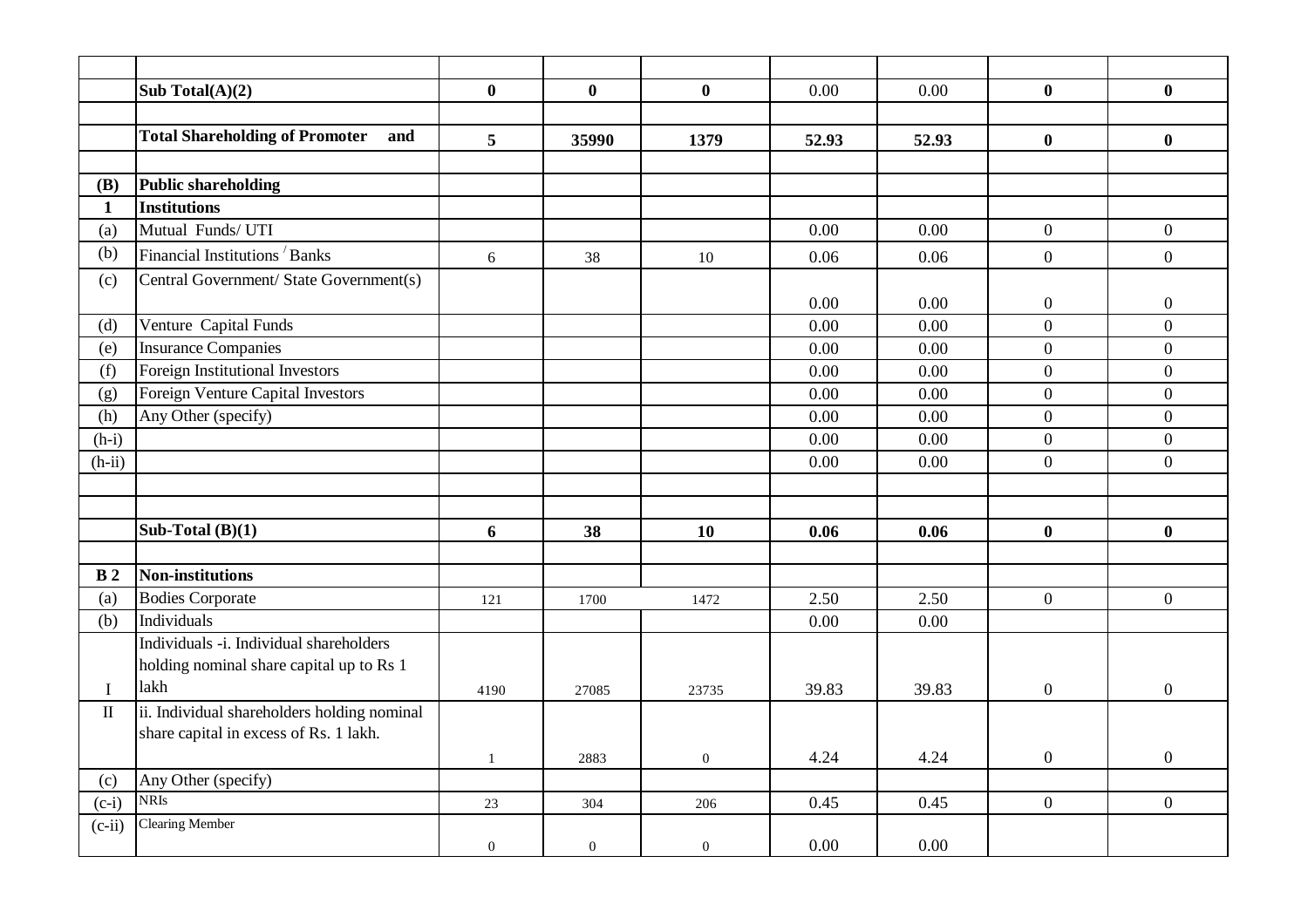|                | Sub-Total $(B)(2)$                         | 4335     | 31972    | 25413    | 47.02  | 47.02    | $\mathbf{0}$ | $\mathbf{0}$     |
|----------------|--------------------------------------------|----------|----------|----------|--------|----------|--------------|------------------|
|                |                                            |          |          |          |        |          |              |                  |
|                | <b>Total</b><br>Public Shareholding $(B)=$ |          |          |          |        |          |              |                  |
| (B)            | $(B)(1)+(B)(2)$                            | 4341     | 32010    | 25423    | 47.07  | 47.07    | $\mathbf{0}$ | $\bf{0}$         |
|                |                                            |          |          |          |        |          |              |                  |
|                | <b>TOTAL</b> $(A)+(B)$                     | 4346     | 68000    | 26802    | 100.00 | 100.00   | $\mathbf{0}$ | $\mathbf{0}$     |
|                |                                            |          |          |          |        |          |              |                  |
| (C)            | Shares held by Custodians and against      |          |          |          |        |          |              |                  |
|                | which Depository Receipts have been        |          |          |          |        |          |              |                  |
|                | issued                                     |          |          |          |        |          |              |                  |
|                | Promoter and Promoter Group                |          |          |          |        | 0.00     | $\Omega$     | $\Omega$         |
| $\overline{2}$ | Public                                     |          |          |          |        | 0.00     | $\Omega$     | $\Omega$         |
|                | Sub-Total (C)                              | $\bf{0}$ | $\bf{0}$ | $\bf{0}$ |        | $\bf{0}$ | $\mathbf{0}$ | $\bf{0}$         |
|                | <b>GRAND TOTAL</b> $(A)+(B)+(C)$           | 4346     | 68000    | 26802    |        | 100.00   | $\mathbf{0}$ | $\boldsymbol{0}$ |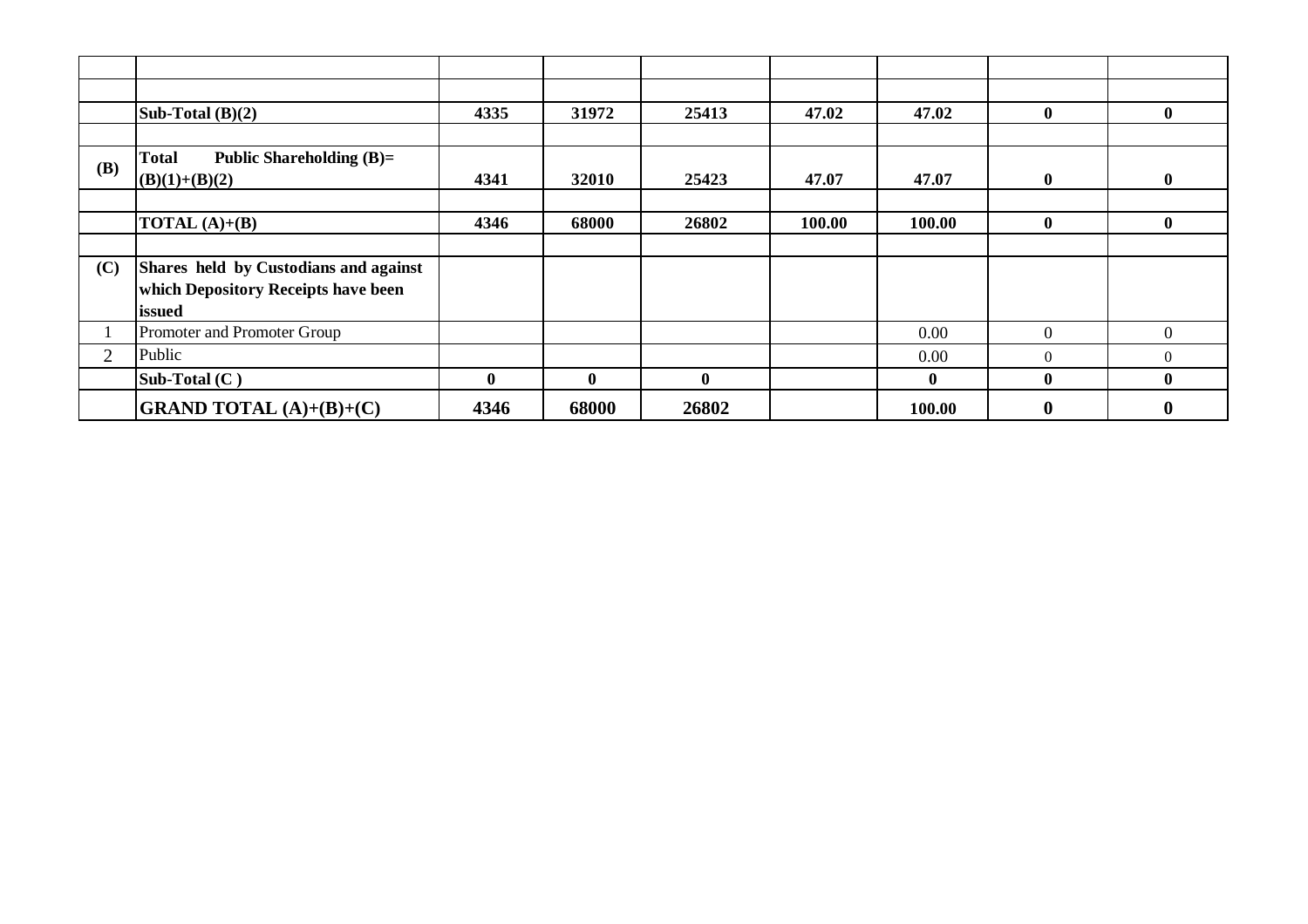| Sr. No         | <b>Notes</b> |
|----------------|--------------|
|                | <b>NIL</b>   |
| $\overline{2}$ | <b>NIL</b>   |
| 3              | <b>NIL</b>   |
| 4              | <b>NIL</b>   |
| 5              | <b>NIL</b>   |
| 6              | <b>NIL</b>   |
| $\mathbf{7}$   | <b>NIL</b>   |
| 8              | <b>NIL</b>   |
| 9              | <b>NIL</b>   |
| 10             | <b>NIL</b>   |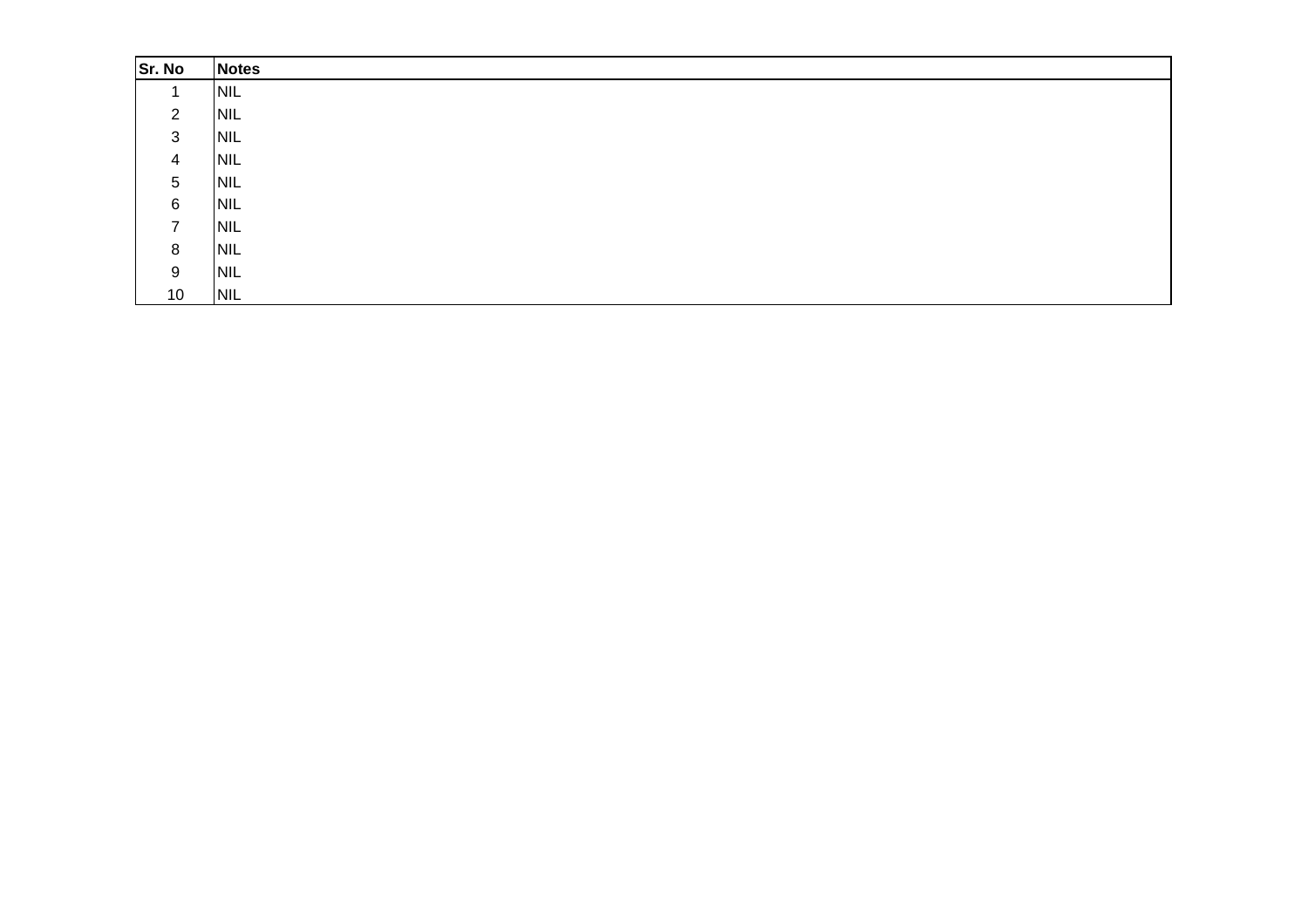| Sr.             | Name of the shareholder                   |                          | <b>Details of Shares held</b> |                | Encumbered shares (*)  |                          | <b>Details of warrants</b> |                  | Details of<br>convertible<br>securities    |                        | <b>Total shares</b><br>(including<br>underlying<br>shares<br>assuming full<br>conversion of<br>warrants and<br>convertible<br>securities) as a<br>% of diluted<br>share capital |
|-----------------|-------------------------------------------|--------------------------|-------------------------------|----------------|------------------------|--------------------------|----------------------------|------------------|--------------------------------------------|------------------------|---------------------------------------------------------------------------------------------------------------------------------------------------------------------------------|
|                 |                                           | Number of<br>shares held | As a % of<br>grand total      | No.            | As a percentage        | As a % of<br>grand total | <b>Number</b><br><b>of</b> | As a %<br>total  | <b>Number</b><br>of                        | As a %<br>total        |                                                                                                                                                                                 |
|                 |                                           |                          | $(A) + (B) + (C)$             |                |                        | $(A)+(B)+(C)$ warrants   |                            |                  | number convertibl numbe                    |                        |                                                                                                                                                                                 |
|                 |                                           |                          |                               |                |                        | of sub-clause            | held                       | <b>of</b>        | $\mathbf e$<br>warrants securities convert | r of                   |                                                                                                                                                                                 |
|                 |                                           |                          |                               |                |                        | (I)(a)                   |                            | of the           | held                                       | ible                   |                                                                                                                                                                                 |
|                 |                                           |                          |                               |                |                        |                          |                            | same             |                                            | securiti               |                                                                                                                                                                                 |
|                 |                                           |                          |                               |                |                        |                          |                            | class            |                                            | $\mathbf{e}\mathbf{s}$ |                                                                                                                                                                                 |
|                 |                                           |                          |                               |                |                        |                          |                            |                  |                                            | of the                 |                                                                                                                                                                                 |
|                 |                                           |                          |                               |                |                        |                          |                            |                  |                                            | same                   |                                                                                                                                                                                 |
|                 |                                           |                          |                               |                |                        |                          |                            |                  |                                            | class                  |                                                                                                                                                                                 |
|                 |                                           |                          |                               |                |                        |                          |                            |                  |                                            |                        |                                                                                                                                                                                 |
| No.             |                                           |                          |                               |                |                        |                          |                            |                  |                                            |                        |                                                                                                                                                                                 |
| (1)             | (II)                                      | (III)                    | (IV)                          | (V)            | $(VI) = (V)/(III)*100$ | (VII)                    | (VIII)                     | (IX)             | (X)                                        | (XI)                   | (XII)                                                                                                                                                                           |
| $\mathbf{1}$    | HARSHAVARDHAN B DOSHI                     | 2070                     | 3.04                          | $\overline{0}$ | 0.00                   | 0.00                     | $\mathbf{0}$               | $\Omega$         | $\theta$                                   | $\Omega$               | $\boldsymbol{0}$                                                                                                                                                                |
| $\sqrt{2}$      | LALAN AJAY KAPADIA                        | 500                      | 0.74                          | $\overline{0}$ | $0.00\,$               | 0.00                     | $\boldsymbol{0}$           | $\boldsymbol{0}$ | $\boldsymbol{0}$                           | $\boldsymbol{0}$       | $\boldsymbol{0}$                                                                                                                                                                |
| 3               | CARINA FINVEST LIMITED                    | 5020                     | 7.38                          | $\overline{0}$ | 0.00                   | 0.00                     | $\mathbf{0}$               | $\boldsymbol{0}$ | $\mathbf{0}$                               | $\boldsymbol{0}$       | $\overline{0}$                                                                                                                                                                  |
| 4               | LANICA FINANCIAL SERVICES PRIVATE LIMITED | 28366                    | 41.71                         | $\overline{0}$ | 0.00                   | 0.00                     | $\mathbf{0}$               | $\overline{0}$   | $\mathbf{0}$                               | $\boldsymbol{0}$       | $\boldsymbol{0}$                                                                                                                                                                |
| $5\overline{)}$ | NIHAL DOSHI                               | 34                       | 0.05                          | $\overline{0}$ | $0.00\,$               | 0.00                     | $\mathbf{0}$               | $\overline{0}$   | $\overline{0}$                             | $\overline{0}$         | $\overline{0}$                                                                                                                                                                  |
| <b>TOTAL</b>    |                                           | 35990                    | 52.93                         |                | 0.00                   | 0.00                     | $\bf{0}$                   | $\mathbf{0}$     | $\bf{0}$                                   | $\bf{0}$               | $\bf{0}$                                                                                                                                                                        |
|                 |                                           |                          |                               | $\mathbf{0}$   |                        |                          |                            |                  |                                            |                        |                                                                                                                                                                                 |

**(\*) The term "encumbrance" has the same meaning as assigned to it in regulation 28(3) of the SAST Regulations, 2011**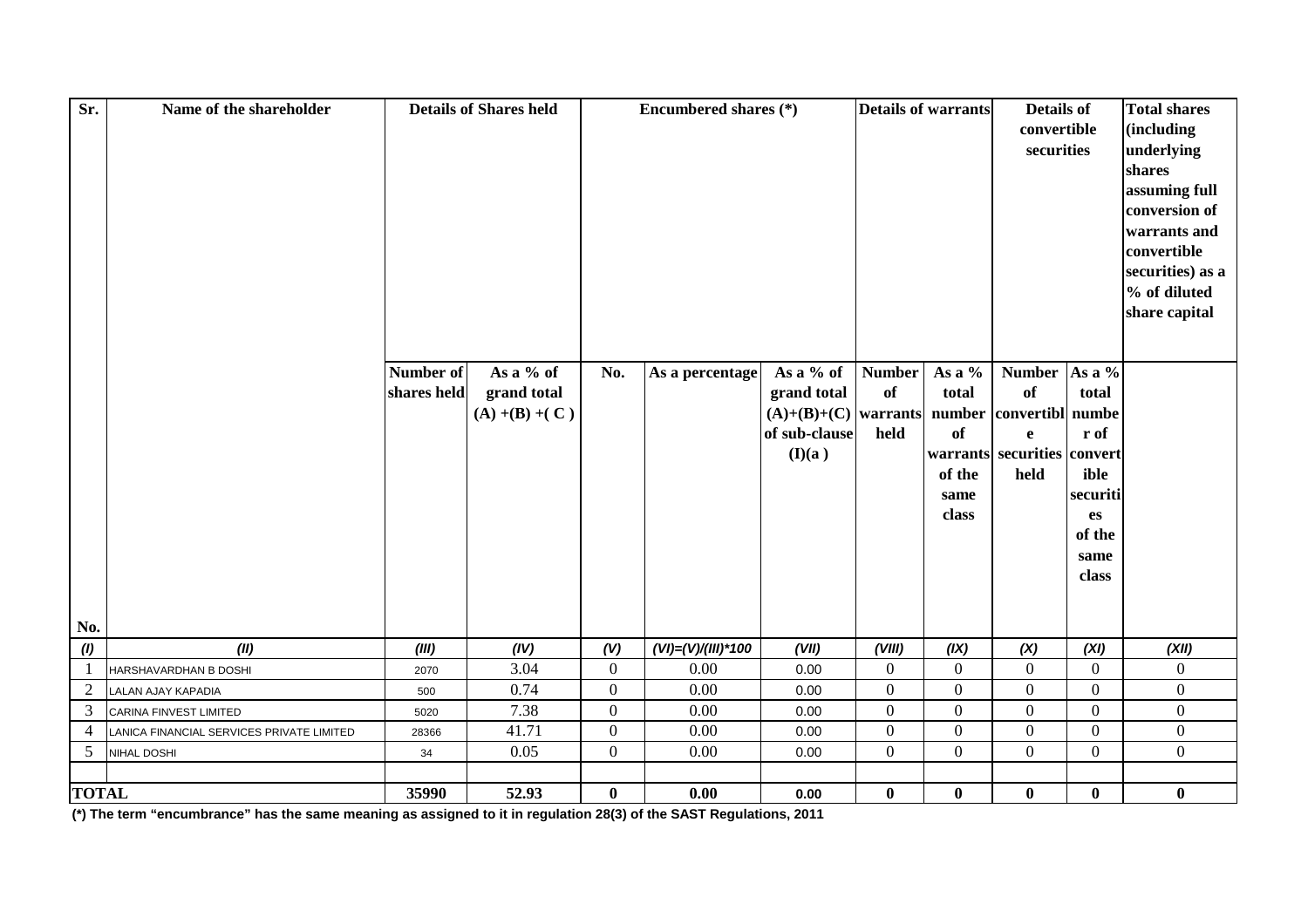| $(I)(c)(i)$ Statement showing holding of securities (including shares, warrants, convertible securities) of persons belonging to the |  |
|--------------------------------------------------------------------------------------------------------------------------------------|--|
| category "Public" and holding more than 1% of the total number of shares                                                             |  |

| Sr. No.      | Name of the shareholder | Number of   | <b>Details of warrants</b><br>Shares as a                                                                                                     |                             |                                                                                                     | <b>Details of convertible</b>                           | <b>Total</b>                                                                                  |                                                                                                                                                                 |
|--------------|-------------------------|-------------|-----------------------------------------------------------------------------------------------------------------------------------------------|-----------------------------|-----------------------------------------------------------------------------------------------------|---------------------------------------------------------|-----------------------------------------------------------------------------------------------|-----------------------------------------------------------------------------------------------------------------------------------------------------------------|
|              |                         | shares held | percentage of total<br>number of shares<br>{i.e., Grand Total<br>$(A)+(B)+(C)$<br>indicated in<br><b>Statement at para</b><br>$(I)(a)$ above} | <b>Number</b><br>of<br>held | As a $%$<br>total<br>warrants number of convertibl number of<br>warrants<br>of<br>the same<br>class | <b>Number</b><br><b>of</b><br>le.<br>securities<br>held | securities<br>% w.r.t<br>total<br>convertible<br>securities<br><b>of</b><br>the same<br>class | shares<br>(including<br>underlying<br>shares<br>assuming<br>full<br>conversion<br>of<br>warrants<br>and<br>convertible<br>securities)<br>as a $%$ of<br>diluted |
|              | HARSHAVARDHAN B DOSHI * | 2883        | 4.24                                                                                                                                          | $\theta$                    | $\overline{0}$                                                                                      | $\overline{0}$                                          | $\Omega$                                                                                      | $\overline{0}$                                                                                                                                                  |
| <b>TOTAL</b> |                         | 2,883       | 4.24                                                                                                                                          | $\bf{0}$                    | $\boldsymbol{0}$                                                                                    | $\bf{0}$                                                | $\bf{0}$                                                                                      | $\boldsymbol{0}$                                                                                                                                                |

**\* Shares held on behalf of Trust**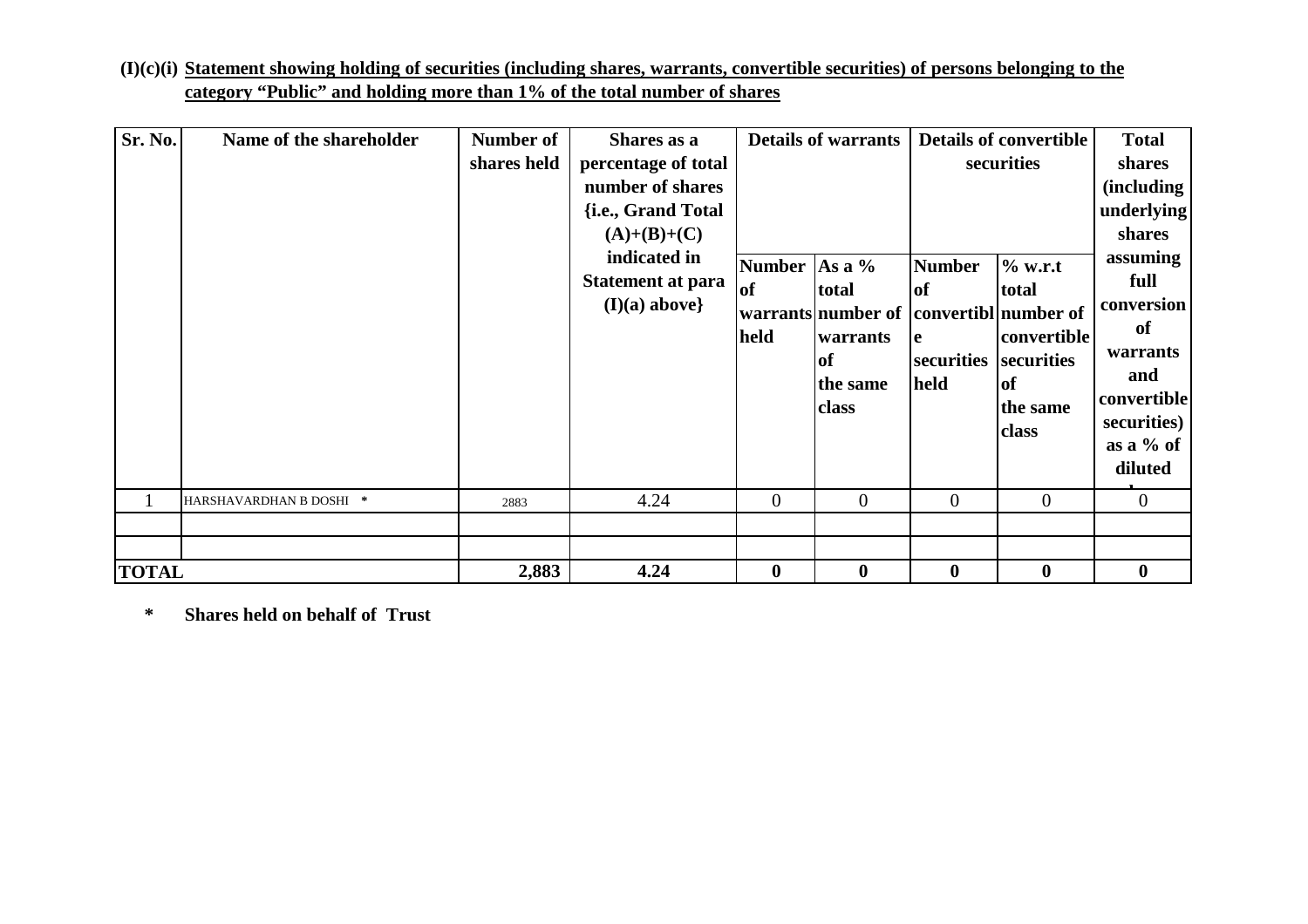**(I)(c)(ii) Statement showing holding of securities (including shares, warrants, convertible securities) of persons (together withPAC) belonging to the category "Public" and holding more than 5% of the total number of shares of the company**

| Sr. No.      | Name $(s)$ of the         | <b>Number</b> | Shares as a              |                  | <b>Details of warrants</b> | <b>Details of convertible</b> |             | <b>Total shares</b> |
|--------------|---------------------------|---------------|--------------------------|------------------|----------------------------|-------------------------------|-------------|---------------------|
|              | shareholder(s) and        | of shares     | percentage of            |                  |                            | securities                    |             | <i>(including)</i>  |
|              | the Persons Acting in     |               | total number of          |                  |                            |                               |             | underlying          |
|              | <b>Concert (PAC) with</b> |               | shares                   |                  |                            |                               |             | shares              |
|              | them                      |               | {i.e., Grand Total       |                  |                            |                               |             | assuming full       |
|              |                           |               | $(A)+(B)+(C)$ indicated  |                  |                            |                               |             | conversion of       |
|              |                           |               | in                       | <b>Number</b>    | As a % total   Number of   |                               | $%$ w.r.t   | warrants and        |
|              |                           |               | <b>Statement at para</b> | of               | number of                  | convertible                   | total       | convertible         |
|              |                           |               | (I)(a)                   | <b>warrants</b>  | warrants of                | securities                    | number of   | securities) as      |
|              |                           |               | above}                   |                  | the                        | held                          | convertible | a                   |
|              |                           |               |                          |                  | same class                 |                               | securities  | % of diluted        |
|              |                           |               |                          |                  |                            |                               | of the same | share capital       |
|              |                           |               |                          |                  |                            |                               | class       |                     |
|              |                           |               |                          |                  |                            |                               |             |                     |
|              |                           |               |                          |                  |                            |                               |             |                     |
| <b>TOTAL</b> |                           | $\bf{0}$      | 0.00                     | $\boldsymbol{0}$ | $\bf{0}$                   | $\bf{0}$                      | $\bf{0}$    | 0                   |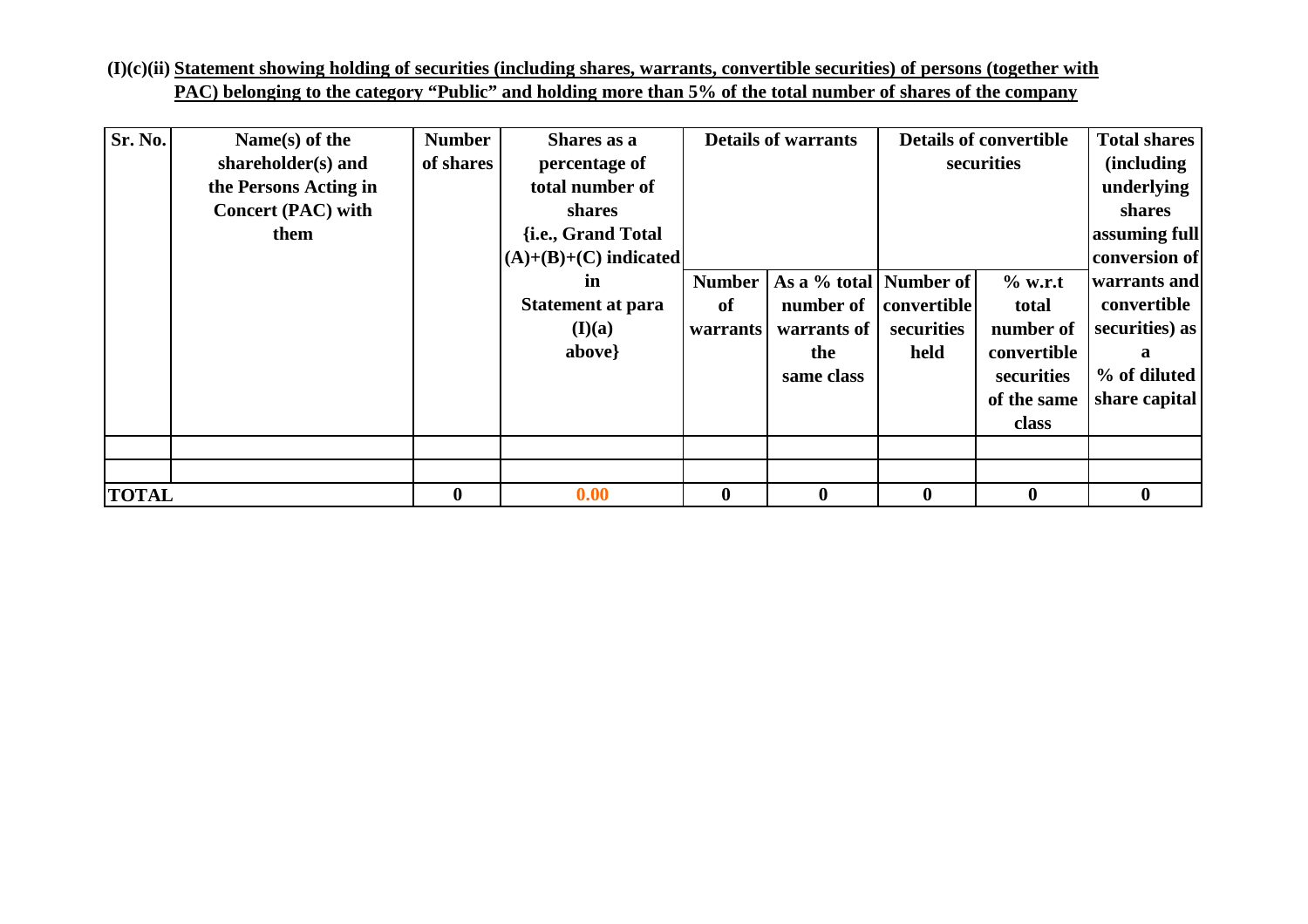## **(I)(d) Statement showing details of locked-in shares**

|                 | Sr. No. Name of the shareholder |          | <b>Promoter/Non Number of locked-in shares</b> | Locked-in shares as a         |
|-----------------|---------------------------------|----------|------------------------------------------------|-------------------------------|
|                 |                                 | Promoter |                                                | percentage of total number of |
|                 |                                 |          |                                                | shares {i.e., Grand Total     |
|                 |                                 |          |                                                | $(A)+(B)+(C)$ indicated in    |
|                 |                                 |          |                                                | Statement at para (I)(a)      |
|                 |                                 |          |                                                | above}                        |
|                 | <b>NIL</b>                      |          |                                                | 0.00                          |
| 2               | <b>NIL</b>                      |          |                                                | 0.00                          |
| 3               | <b>NIL</b>                      |          |                                                | 0.00                          |
| 4               | <b>NIL</b>                      |          |                                                | 0.00                          |
| $5\overline{)}$ | <b>NIL</b>                      |          |                                                | 0.00                          |
| 6               | <b>NIL</b>                      |          |                                                | 0.00                          |
| $\overline{7}$  | <b>NIL</b>                      |          |                                                | 0.00                          |
| 8               | <b>NIL</b>                      |          |                                                | 0.00                          |
| 9               | <b>NIL</b>                      |          |                                                | 0.00                          |
| 10              | <b>NIL</b>                      |          |                                                | 0.00                          |
|                 |                                 |          |                                                |                               |
| <b>TOTAL</b>    |                                 |          | $\boldsymbol{0}$                               | 0.00                          |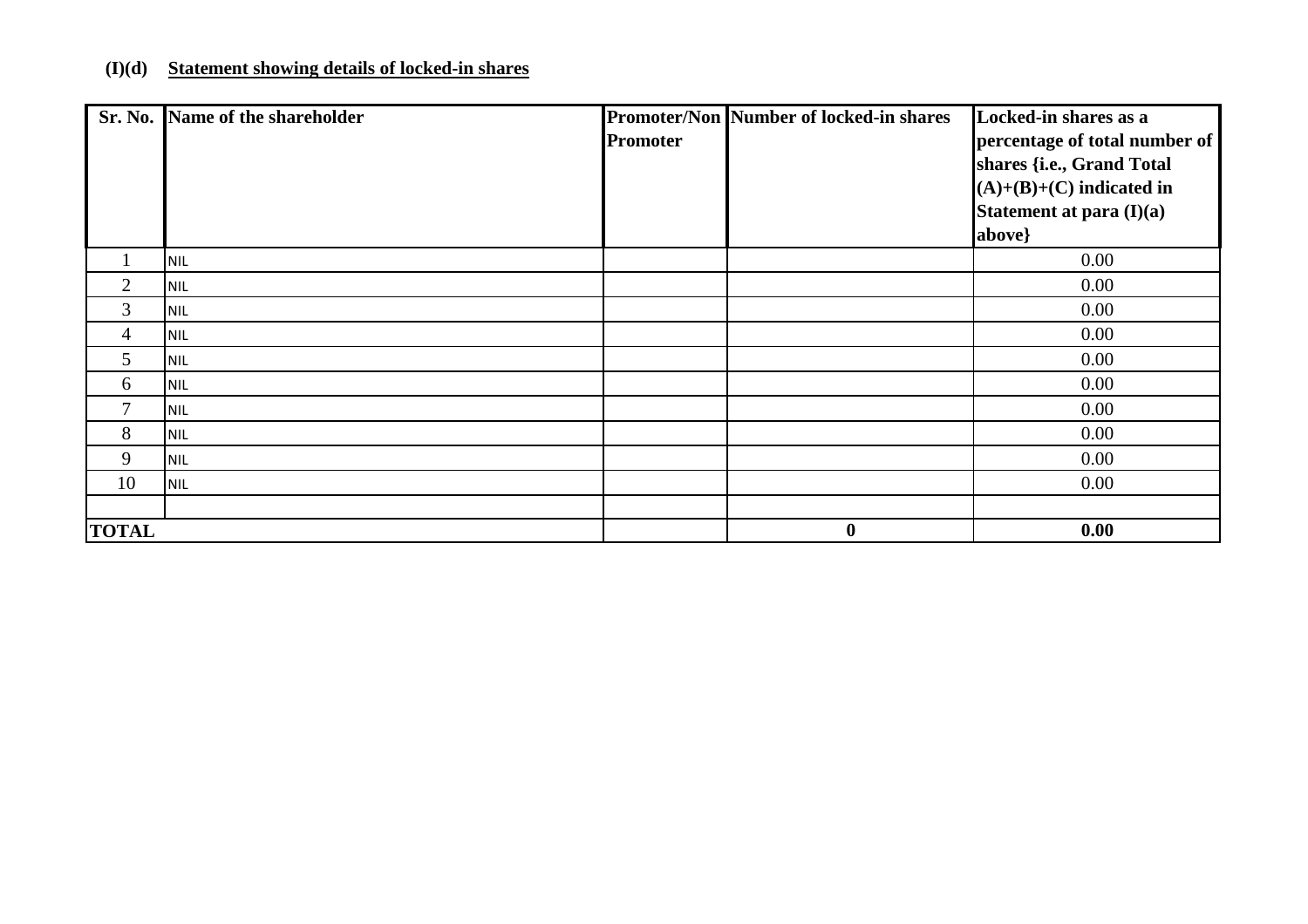**(II)(a)Statement showing details of Depository Receipts (DRs)** 

| Sr. No.        | <b>Type of outstanding DR</b> | <b>Number of outstanding</b> | <b>Number of shares</b>                         | <b>Shares underlying</b>     |
|----------------|-------------------------------|------------------------------|-------------------------------------------------|------------------------------|
|                | (ADRs, GDRs, SDRs, etc.)      | <b>DRs</b>                   | underlying outstanding DRs outstanding DRs as a |                              |
|                |                               |                              |                                                 | percentage of total number   |
|                |                               |                              |                                                 | of shares {i.e., Grand Total |
|                |                               |                              |                                                 | $(A)+(B)+(C)$ indicated in   |
|                |                               |                              |                                                 | Statement at para $(I)(a)$   |
|                |                               |                              |                                                 | above}                       |
|                | <b>NIL</b>                    |                              |                                                 | $\boldsymbol{0}$             |
| $\overline{2}$ | <b>NIL</b>                    |                              |                                                 | $\mathbf{0}$                 |
| 3              | <b>NIL</b>                    |                              |                                                 | $\boldsymbol{0}$             |
| 4              | <b>NIL</b>                    |                              |                                                 | $\overline{0}$               |
| 5              | <b>NIL</b>                    |                              |                                                 | $\boldsymbol{0}$             |
| 6              | <b>NIL</b>                    |                              |                                                 | $\boldsymbol{0}$             |
| $\mathcal{I}$  | <b>NIL</b>                    |                              |                                                 | $\boldsymbol{0}$             |
| 8              | <b>NIL</b>                    |                              |                                                 | $\mathbf{0}$                 |
| 9              | <b>NIL</b>                    |                              |                                                 | $\mathbf{0}$                 |
| 10             | <b>NIL</b>                    |                              |                                                 | $\overline{0}$               |
|                |                               |                              |                                                 |                              |
| <b>TOTAL</b>   |                               | $\boldsymbol{0}$             | $\bf{0}$                                        | $\bf{0}$                     |